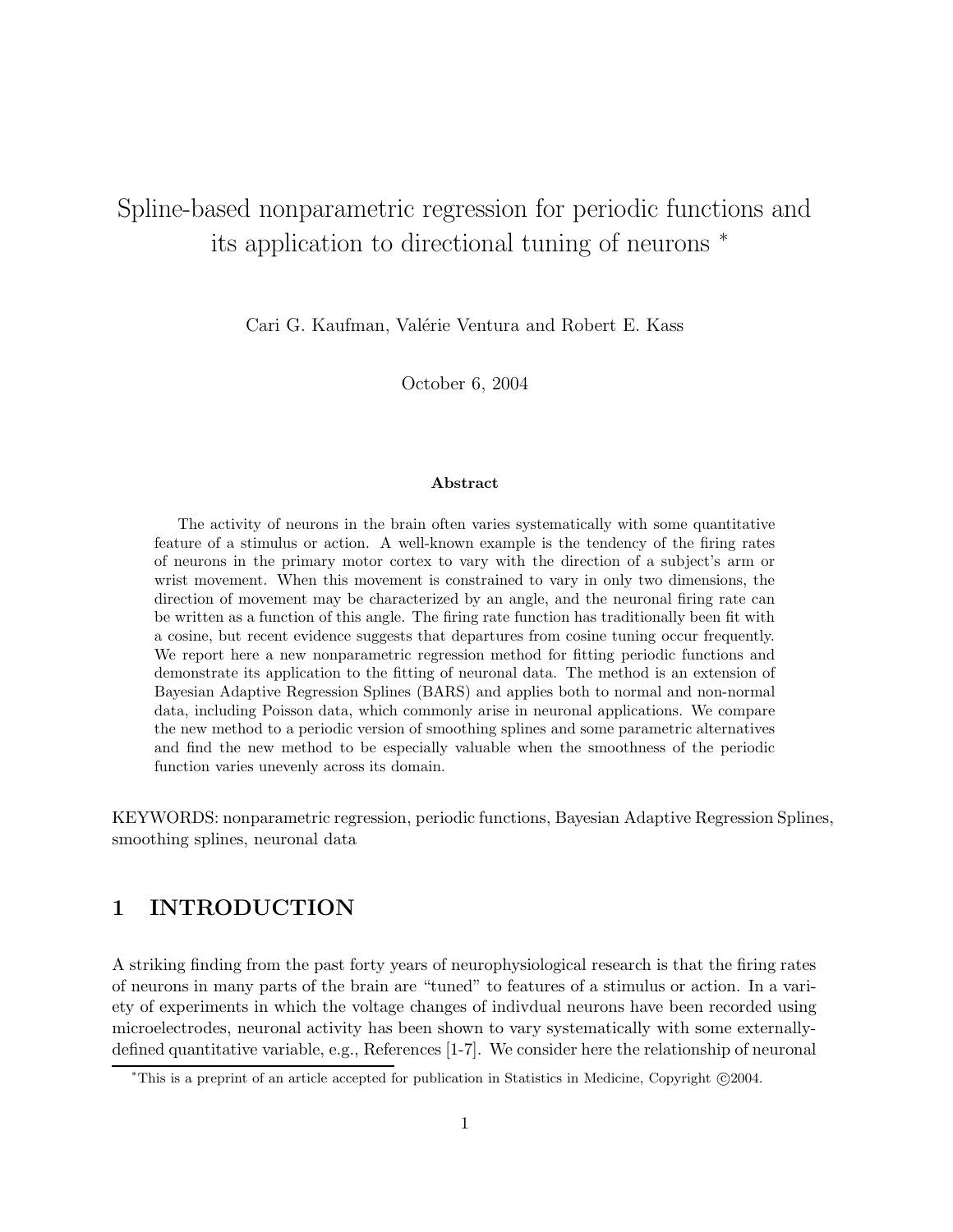activity in the primary motor cortex of a monkey to the monkey's two-dimensional hand movement direction, which we characterize by an angle  $\theta$  between zero and  $2\pi$  radians. Taking the firing rate of a neuron to be  $\lambda$ , the scientific problem is to describe how  $\lambda$  varies with  $\theta$ . The statistical problem, therefore, is to define a periodic functional form for  $\lambda \equiv \lambda(\theta)$ , the so-called "directional tuning curve," and to fit it to data.

In the neurophysiology literature, a standard approach to fitting directional tuning curves to motor cortical data for two dimensional movements is as follows [8]. If  $\theta$  is the direction of movement in a given time interval of length T, let  $Y(\theta)$  be the number of times the neuron fires during that interval. The count  $Y(\theta)$  is assumed to be normally distributed with mean  $T \cdot \lambda(\theta)$ with

$$
\lambda(\theta) = \mu + \alpha \cos(\theta - \theta_0) \tag{1}
$$

$$
= \mu + \beta_1 \cos(\theta) + \beta_2 \sin(\theta). \tag{2}
$$

Linear regression is used to fit the resulting *cosine tuning function*. The parameter  $\theta_0$  in (1) is commonly referred to as the neuron's "preferred direction" and is the key component in the pioneering method for predicting movement based on neuronal activity, the Population Vector Algorithm [9, 10]. However, the linear parameterization in (2) is easier to fit and can easily be used to derive an estimate of  $\theta_0$  if needed.

There are two difficulties with this approach. First, the counts  $Y(\theta)$  may not be even approximately normally distributed and may not have homogeneous variances with respect to  $\theta$ . Second, there is the more substantial problem that, in some cases, the cosine tuning function does not fit adequately. One approach to solving the latter problem is to use more general parametric forms, and these may be used successfully for many data sets [11]. A still more flexible approach is to use nonparametric methods. In this paper we describe the fitting of periodic functions by spline-based generalized nonparametric regression.

Figure 1 illustrates several of the methods discussed here using data from two neurons recorded in the primary motor cortex of a rhesus monkey performing a movement task (described in Section 4). The monkey made wrist movements to eight targets located radially in a plane; hence,  $\theta$  takes eight values. It is clear that the firing rate  $\lambda$  varies systematically with the angle of movement  $\theta$ . The data from the first neuron are approximately Poisson-distributed, with sample means and variances that fluctuate together from nearly zero to over 100 spikes per second, whereas the data from the second neuron are approximately normally distributed with approximately constant variance. For both neurons the cosine model fits relatively well, although it clearly misses detailed features of the tuning curve. Attempts to improve the fit parametrically as suggested by Amirikian and Georgopoulos [11] are described in Section 2.1, but they are only marginally effective here.

Spline-based generalized nonparametric regression has recently been reviewed by Hansen and Kooperberg [12]. Spline fitting requires regularization in some form. Two general strategies are to penalize the likelihood, thereby shrinking the spline basis coefficients toward zero, or to reduce the number of basis elements by selecting locations for a relatively small number of knots. The former, used by smoothing splines, is effective in a wide range of settings [13].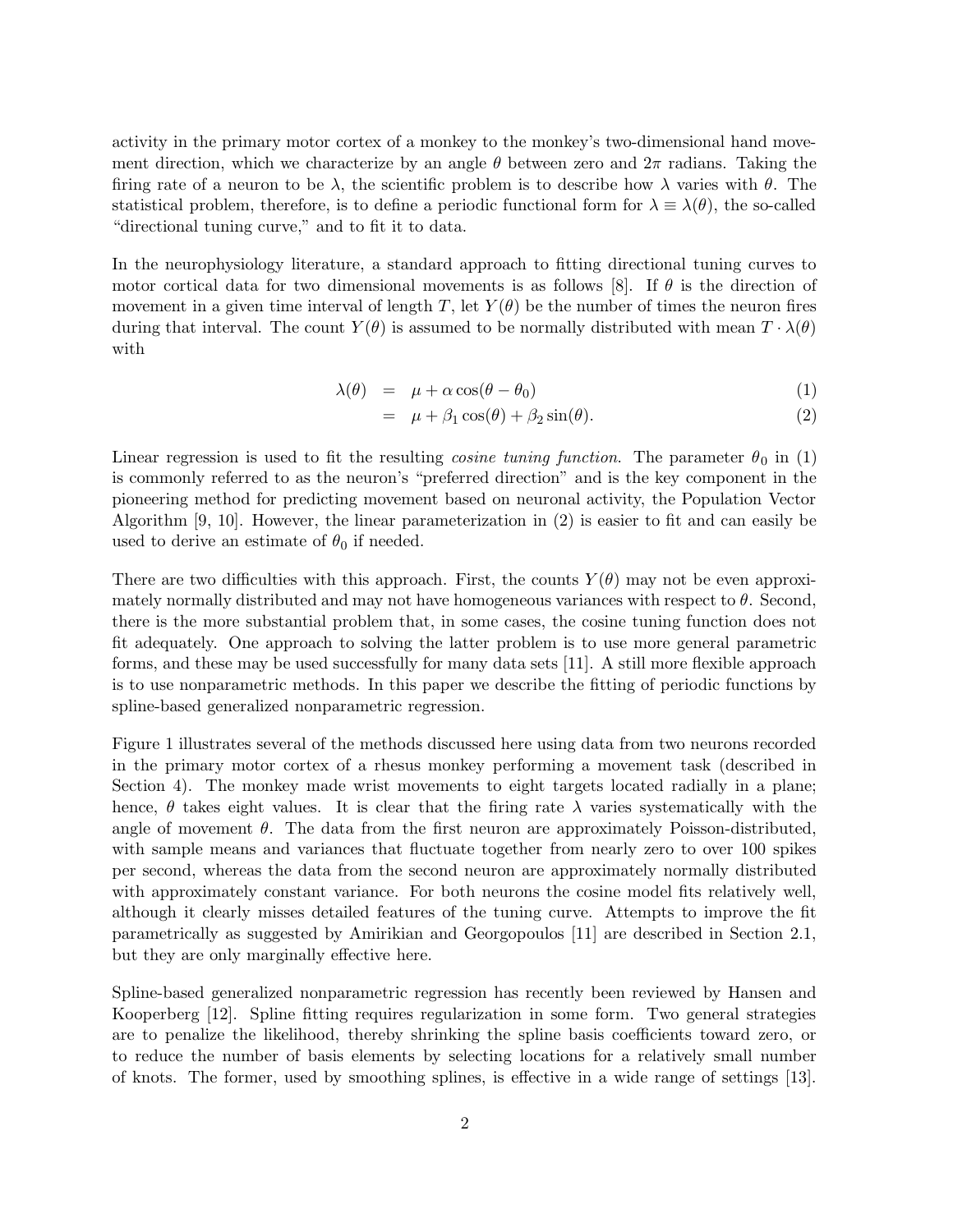

Figure 1: Fits to activity of two motor cortex neurons. Each data point represents the observed firing rate of a neuron in the motor cortex of a monkey during one repetition of a wrist movement to a particular target at angle  $\theta$ . Firing rates are shown in spikes per second and the recording interval was 200 milliseconds. The cosine fits use the cosine function in (2) and the von Mises fits use the parametric forms in (3) for Neuron 1 and (4) for Neuron 2. The cosine and von Mises parametric regressions were fit by numerically maximizing the likelihood function, based on a Poisson density for Neuron 1 and a normal density for Neuron 2. Poisson and normal versions of the cBARS algorithm provide better fits. (See Section 4).

However, global penalization can be too crude to accommodate sharp local fluctuations in the function being fitted, which has led many researchers to devise algorithms for selecting a small set of knot locations [12]. To search through large spaces of alternative models (corresponding to alternative sets of knot locations), Bayesian methods using Markov chain Monte Carlo (MCMC) techniques have been shown to be effective [12, 14, 15, 17, 18]. Among these methods is Bayesian Adaptive Regression Splines (BARS), proposed by DiMatteo, Genovese and Kass [14]. Because BARS has worked well in many applications [19, 21, 22], and it has been shown to be clearly superior to competitors in some examples [14], we developed a periodic version of BARS, which we call cBARS ("c" for circular), to deal with periodic explanatory variables such as the angle of movement  $\theta$ . The first purpose of this paper is to report our implementation and application of cBARS.

As mentioned, BARS and related methods perform better than global penalization methods when the function being fitted has sharp variations. When the smoothness of the function is more homogeneous, this advantage disappears. We compared cBARS to a periodic version of smoothing splines to determine whether this result also holds in the periodic case. An extension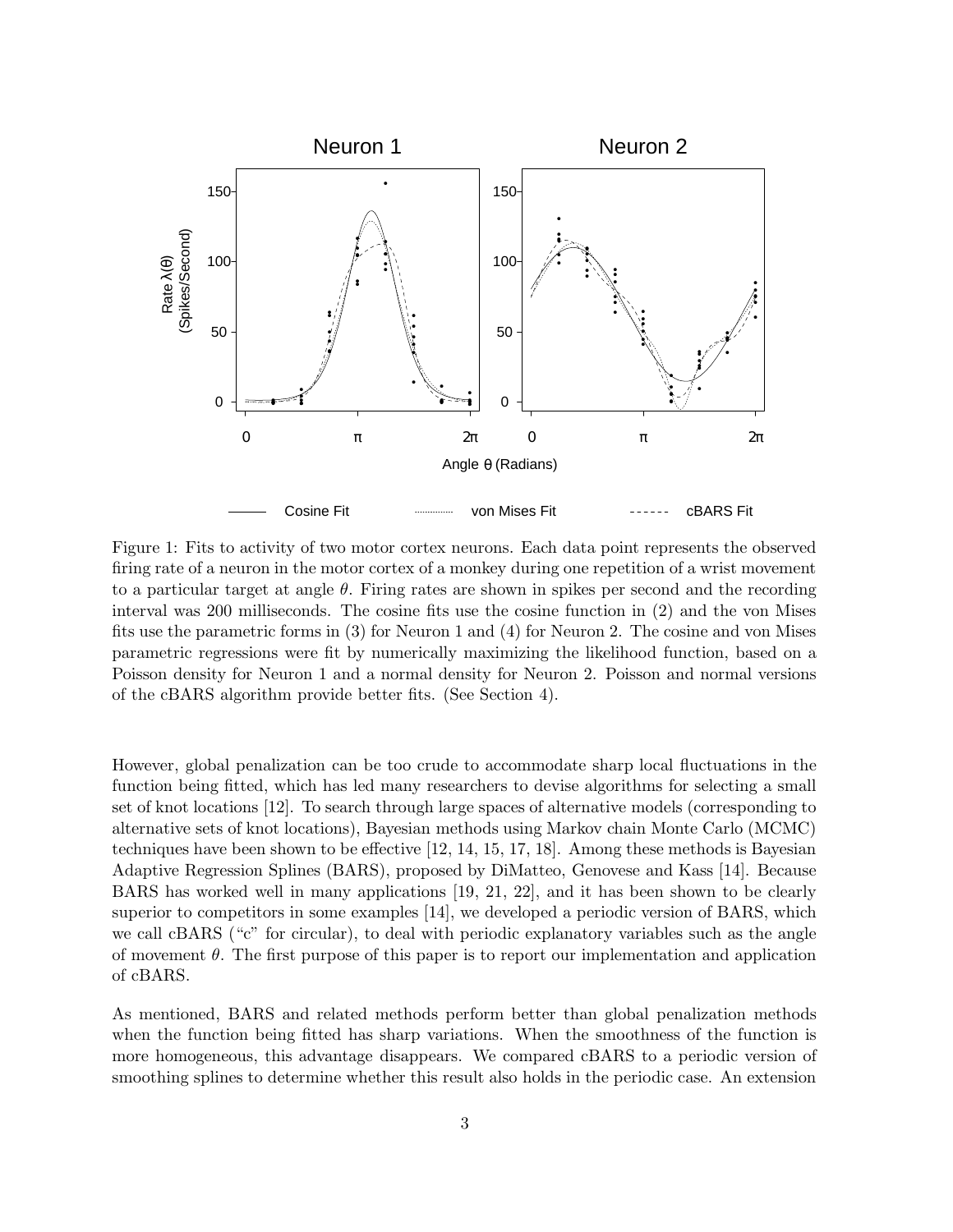of smoothing splines to periodic functions, which we will refer to as circular smoothing splines, has been described by Wahba [24] and implemented by Wang, Ke and Brown [25]. In addition, Wang and Ke [26] have made publicly available their ASSIST software, which may be used for a wide range of smoothing spline methods, including circular smoothing splines. The second purpose of this paper, then, is to provide some comparison of cBARS with circular smoothing splines in fitting directional tuning curves to firing rate data from motor cortical neurons.

Section 2 describes parametric and nonparametric methods for fitting periodic regression models. Section 3 compares the efficiency of these methods using simulated data. Before we conclude in Section 5, Section 4 returns to the experimental data shown in Figure 1 and gives further details about the experimental design and the application of each method to these data.

### 2 METHODS

In the case of a designed experiment in which a monkey is trained to make straight-line movements to specific targets (as in the standard two-dimensional "center-out" task, e.g., [8, 6]), then although the movement time  $T$  may be on the order of 200–500 milliseconds, we may take the direction of movement  $\theta$  to be constant throughout this interval. When the monkey makes unrestrained movements in two-dimensions, the angle of movement  $\theta$  will be measured along with the firing count  $Y(\theta)$ , and T usually will need to be smaller, on the order of 50 ms, say, to capture temporal variations in movement direction. Here, we assume the data come from a designed experiment, although the methods we describe could also be applied to data involving free arm movements.

Let  $Y_i(\theta_j)$  be the number of times a neuron fires during the *i*th trial (repetition of the experiment) at angle  $\theta_i$ , where  $j = 1, \ldots, J$ , and J is the number of distinct angles. Although neuron spike trains typically follow non-Poisson point processes, neuronal spike count data in large intervals are often reasonably well approximated by the Poisson distribution [27, 28, 29]. Sometimes, as for the second neuron in Figure 1, the normal distribution appears to be a better approximation. The methods we discuss in this paper are relatively easy to modify to handle various distributional assumptions.

#### 2.1 Parametric Models

The cosine tuning function in (1) may be generalized in various ways. Amirikian and Georgopoulos [11] describe a class of functions based on the form of the von Mises probability density function. For example, the von Mises-like functions used to fit the data in Figure 1 are

$$
\lambda(\theta) = \mu + \beta \exp(\kappa \cos(\theta - \tau + \eta \cos(\theta - \tau)))
$$
\n(3)

for the first neuron, and

$$
\lambda(\theta) = \mu + \beta_1 \exp(\kappa_1 \cos(\theta - \tau_1)) + \beta_2 \exp(\kappa_2 \cos(\theta - \tau_2))
$$
\n(4)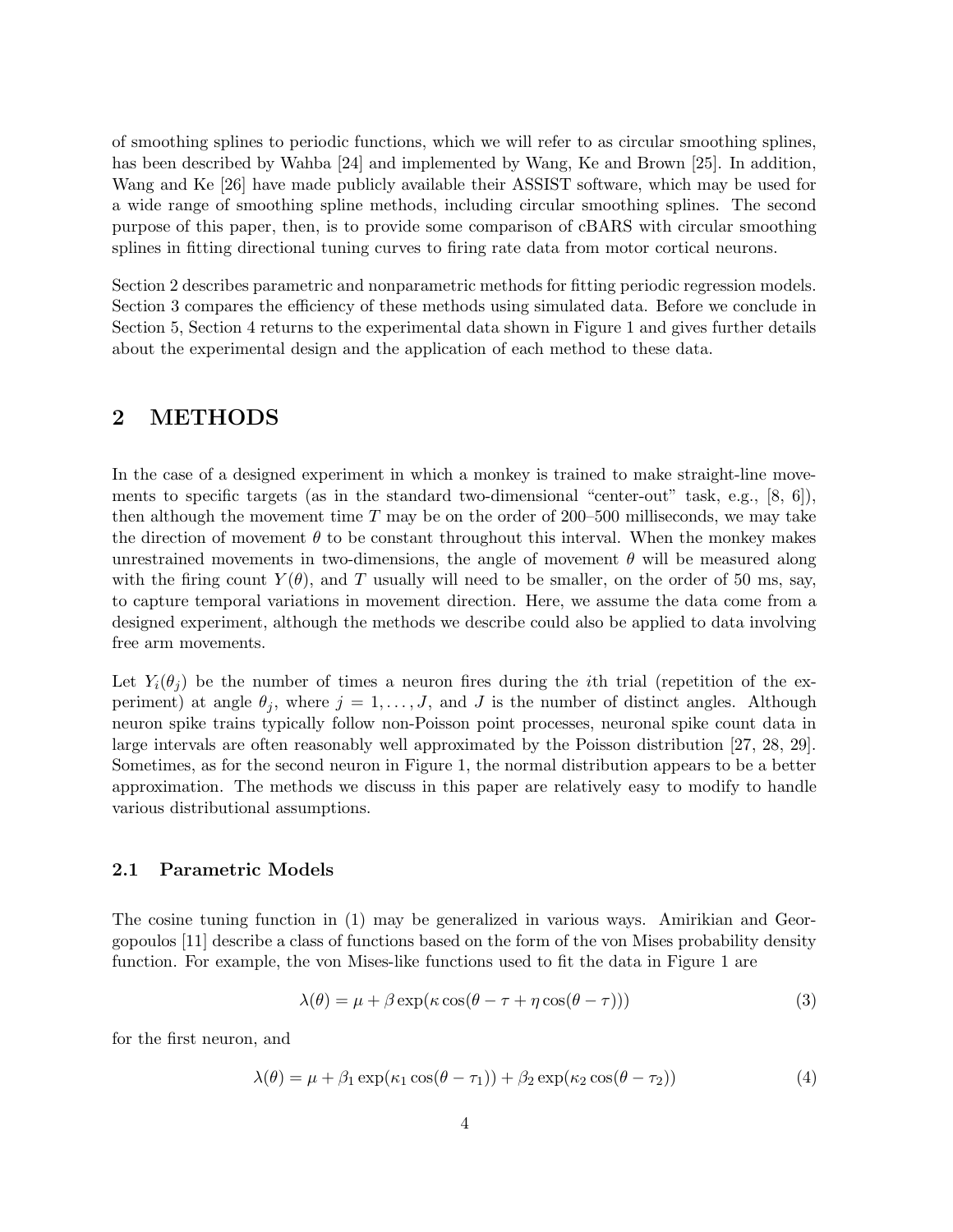for the second neuron. The function in (3) includes parameters controlling the baseline firing rate ( $\mu$ ), the amplitude ( $\beta$ ), width ( $\kappa$ ) and location ( $\tau$ ) of the mode, and the skewness about the mode  $(\eta)$ . The function in (4) includes parameters corresponding to two modes and does not allow for skewness. We chose the parametric form in (3) for the first neuron in Figure 1 because by eye the firing rates corresponding to the middle two angles ( $\pi$  and  $5\pi/4$  radians) seemed to suggest skewness. We chose the parametric form in (4) for the second neuron because by eye it appeared that the width and amplitude of the mode were not equal to the width and amplitude of the anti-mode. Some other von Mises-like functions are suggested in [11]. We explored several of these, but none improved the fit.

To fit tuning curves like (3) or (4), the likelihood function may be maximized numerically using nonlinear optimization software. When the data are normally distributed, this is equivalent to minimizing the sum of squared errors.

### 2.2 Circular Smoothing Splines

Nonparametric methods are sometimes preferable to the parametric methods of the previous section. They are more flexible and may be more convenient, for example, in the case that a parametric approach requires delicate nonlinear optimization. One nonparametric option is smoothing splines, which we describe briefly in this section. Another option is a regression spline, and in the next section we discuss a Bayesian method for choosing the knots.

In the case of the standard nonparametric regression model  $Y_i(\theta_i) = \lambda(\theta_i) + \epsilon_{ij}$ , with independent and normally distributed errors, the smoothing spline estimate of  $\lambda$  is the twice continuously differentiable function  $\lambda$  which minimizes

$$
\frac{1}{IJ} \sum_{i=1}^{I} \sum_{j=1}^{J} (y_i(\theta_j) - \hat{\lambda}(\theta_j))^2 + \nu \int_0^1 (\hat{\lambda}''(\theta))^2 d\theta.
$$
 (5)

The global smoothing parameter  $\nu$  determines the trade-off between goodness of fit (in terms of mean squared error) and smoothness (in terms of the integrated squared second derivative of  $\lambda$ ) [23]. It may be chosen by any of several existing data-based methods, such as generalized cross validation, generalized maximum likelihood and unbiased risk estimation; given a particular value of  $\nu$ , the unique minimizer of (5) is a natural cubic spline with knots at the distinct values of  $\theta_j$  and spline coefficients that are shrunk according to  $\nu$  [24].

When the regression function  $\lambda$  is restricted to be in the collection of all periodic functions on  $[0, 1]$  of the form

$$
\lambda(\theta) = \sqrt{2} \sum_{k=1}^{\infty} a_k \cos 2\pi k \theta + \sqrt{2} \sum_{k=1}^{\infty} b_k \sin 2\pi k \theta \tag{6}
$$

with  $\sum_{k=1}^{\infty} (a_k^2 + b_k^2)(2\pi k)^{2m} < \infty$ , the solution to (5) is a periodic spline basis expansion

$$
\lambda(x) = \sum_{i=1}^{N} \alpha_i K(x, x_i),\tag{7}
$$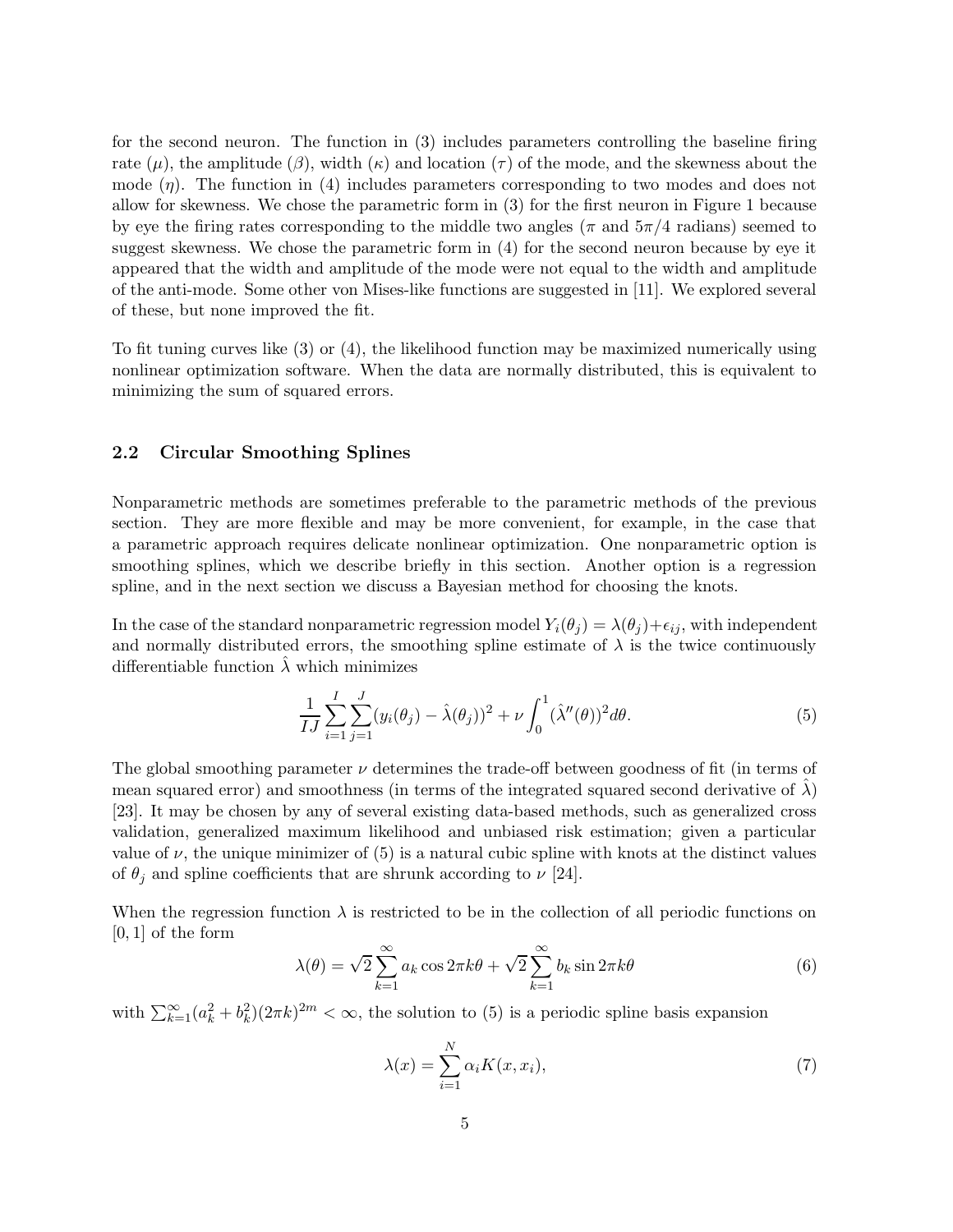where  $K(x, x_i)$  is the reproducing kernel

$$
K(x, x_i) = \sum_{k=1}^{\infty} \frac{2}{(2\pi k)^4} \cos(2\pi k(x - x_i)),
$$
\n(8)

[24, 25].

For non-normal data, the negative log likelihood is used in place of the mean squared error in (5), but the solution is the same as in (7). Wang and Ke [26] have written software for R and S-PLUS called ASSIST that allows one to fit a variety of smoothing spline models, including circular smoothing splines, to data with various distributions (Bernoulli, binomial, Poisson, gamma and normal). Standard options are also available to determine the smoothing parameter  $\nu$  in (5).

#### 2.3 Circular BARS

Bayesian Adaptive Regression Splines (BARS, DiMatteo, Genovese, and Kass [14]) is a Bayesian method for fitting regression splines with an unknown number of knots and knot locations. Di Matteo et al. showed that BARS is sometimes more efficient than other leading splinebased alternatives, such as the Bayesian version of Multivariate Adaptive Regression Splines (Bayesian MARS) of Denison, Mallick and Smith [15] and the Spatially Adaptive Regression Splines (SARS) of Zhou and Shen [16]. Some additional interpretation, contrasting BARS with Bayesian MARS, is given by Kass and Wallstrom [17]. Because BARS is specifically designed to allocate additional knots to regions of rapid functional variation, it is especially effective in fitting functions that vary slowly throughout most of their domain but have one or more sudden jumps or peaks. This behavior is observed in many neuronal firing rate intensity functions [19]. In this section we describe the model on which BARS is based and the algorithm used to fit it. We give details of the implementation when the underlying function is assumed to be periodic.

To make inference about a function  $\lambda(\theta)$  (here, the firing rate), BARS fits the spline-based generalized nonparametric regression model for the spike counts  $Y_i(\theta_i)$ 

$$
Y_i(\theta_j) \sim p(y_i \mid \lambda(\theta_j)),\tag{9}
$$

where  $\lambda$  is a spline having knots at unknown locations  $\xi = (\xi_1, \ldots, \xi_k)$ , and p is a specified distribution. For a given knot set  $\xi$ , we may write  $\lambda(\theta)$  in terms of basis functions  $b_{\xi,h}(\theta)$ as  $\lambda(\theta) = \sum_h b_{\xi,h}(\theta) \beta_{\xi,h}$ , where the index of summation h depends on the spline basis being used; cubic splines and the natural spline basis have been used in most applications of BARS. However, to allow BARS to fit periodic functions, we use the periodic spline basis defined by the reproducing kernel (8). Suppose the knots are  $\xi_1, \ldots, \xi_k$  in [0, 2π]. Then a periodic spline basis of order 1 has k basis functions, excluding an intercept, and the  $i<sup>th</sup>$  basis element is a cosine with maximum value occurring at the knot  $\xi_i$ .

For a given knot set  $\xi$ , model (9) poses a relatively easy estimation problem; for exponentialfamily responses (such as Poisson) it becomes a generalized linear model. The difficult problem is to determine  $\xi$ . BARS begins by placing prior distributions on the number and locations of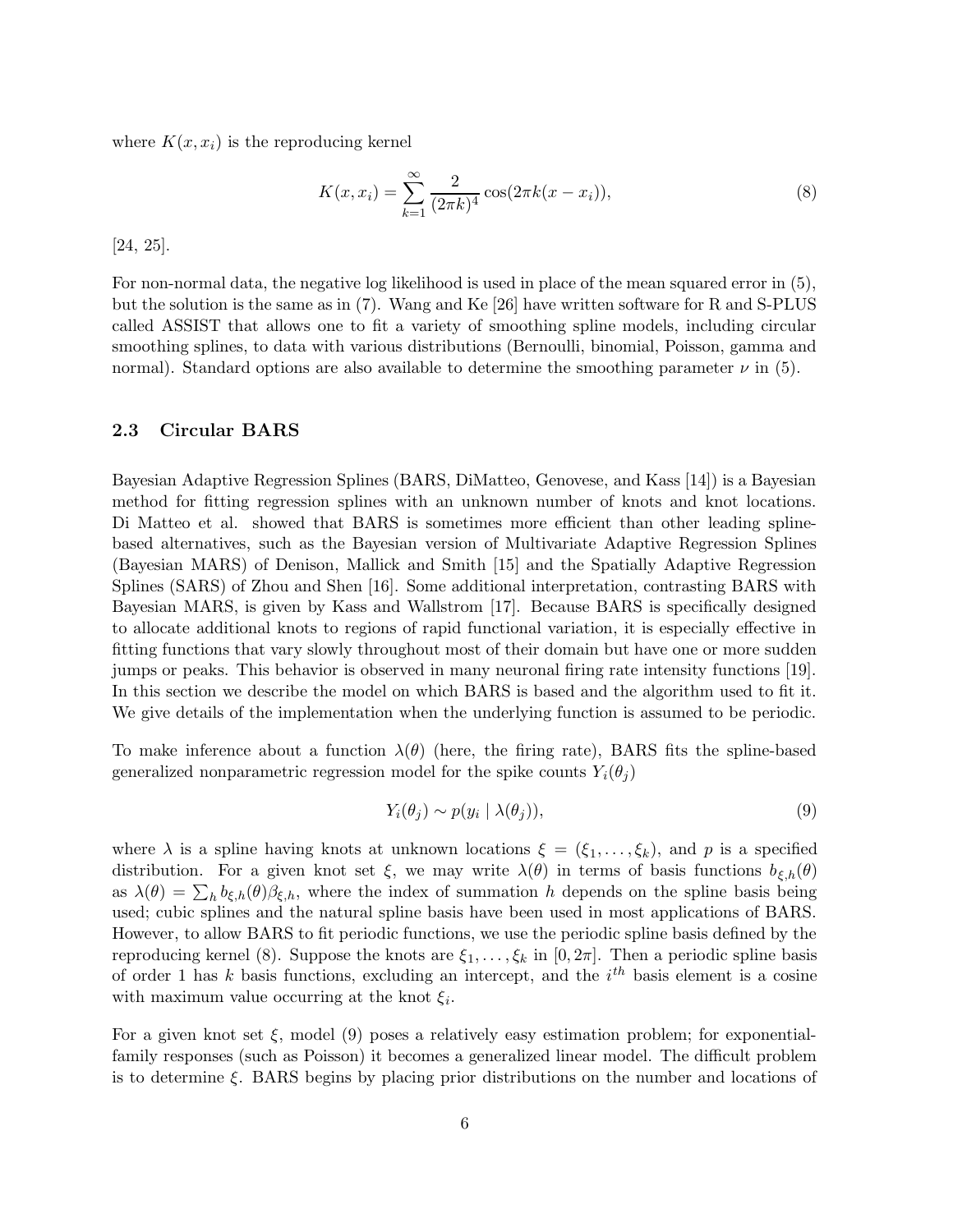the knots, generally Poisson and uniform, respectively. An MCMC algorithm is then used to generate draws from the posterior distribution on the knot sets.

Key features of the MCMC implementation of BARS include (i) a reversible-jump chain [20] on  $\xi$  after integrating the marginal density

$$
p(y|\xi) = \int p(y \mid \beta_{\xi}, \xi) \pi(\beta_{\xi} \mid \xi) d\beta_{\xi}
$$
 (10)

for observations  $y = (y_1, \ldots, y_n)$ , (ii) continuous proposal distributions for  $\xi$ , in contrast to the proposal distributions used by Bayesian MARS, which allow knots only at the data points, and (iii) a locality heuristic for the proposals that attempts to place potential new knots near existing knots. Items (ii) and (iii) together allow proposal knots to be placed close to one another, which is advantageous when there is a sudden jump or peak in the function. For the circular version of BARS, we must also ensure that the proposal distribution for new knot locations in the MCMC algorithm is also periodic. We proceed as follows: a current knot  $\xi_i$  is drawn randomly from the set of current knots. A proposal knot  $\xi^c$  is given by

$$
\xi^{c} = [\xi_i + 2\pi(X - 0.5)], X \sim Beta(\alpha, \alpha), \qquad (11)
$$

where the operator  $\lceil \cdot \rceil$  signifies modulo on  $[0, 2\pi]$ , and  $\alpha$  is an adjustable tuning parameter in the MCMC algorithm controlling how close the proposal knot  $\xi^c$  tends to be to the current knot  $\xi_i$ . Changing  $\alpha$  changes the proportion of proposal knots which are accepted and may be adjusted to improve the mixing of the chain. Note that  $Beta(\alpha, \alpha)$  has support on [0, 1] and is symmetric about 0.5, so that the distribution of  $\xi^c$  is periodic on  $[0, 2\pi]$  and symmetric about the current knot ξ. Clearly (11) can easily be scaled for periodic domains other than  $[0, 2\pi]$ .

For each sample  $\xi^{(g)}$  drawn from the posterior distribution of  $\xi$ , a sample of regression spline coefficients  $\beta_{\xi}^{(g)}$  $\zeta^{(g)}$  is obtained via generalized linear regression. The posterior distribution of  $(\xi, \beta_{\xi})$ is not of primary interest, however; what we want is a sample from the posterior distribution of  $\lambda(\tilde{\theta})$  for any specified  $\tilde{\theta}$  in the range of the function, which can be obtained by calculating  $\lambda^{(g)}(\tilde{\theta}) = \sum b_{\xi,h}^{(g)}(\tilde{\theta}) \beta_{\xi,h}^{(g)}$ . Either the posterior mean or median across knot sets may be used as a point estimate of  $\lambda(\tilde{\theta})$ , and (pointwise) credible intervals may likewise be obtained using sample quantiles.

## 3 SIMULATION STUDY

We conducted a small simulation study to compare cBARS with circular smoothing splines and cosine regression for the four periodic functions shown in Figure 2. We did not include a comparison with the von Mises-like functions of Section 2.1 because the nonlinear optimization needed to fit such functions is difficult to automate. The first test function is the cosine function

$$
\lambda_1(\theta) = 50 + 25\cos(\theta - \pi/2). \tag{12}
$$

The next two test functions are the actual cBARS fits to neurons from the experiment described in Section 4. The fourth function has a sharp peak, with

$$
\lambda_4(\theta) = 50 + 25\sin(\theta - 1.2\pi) + 75\exp(-10(15(\theta - \pi)/2\pi)^2). \tag{13}
$$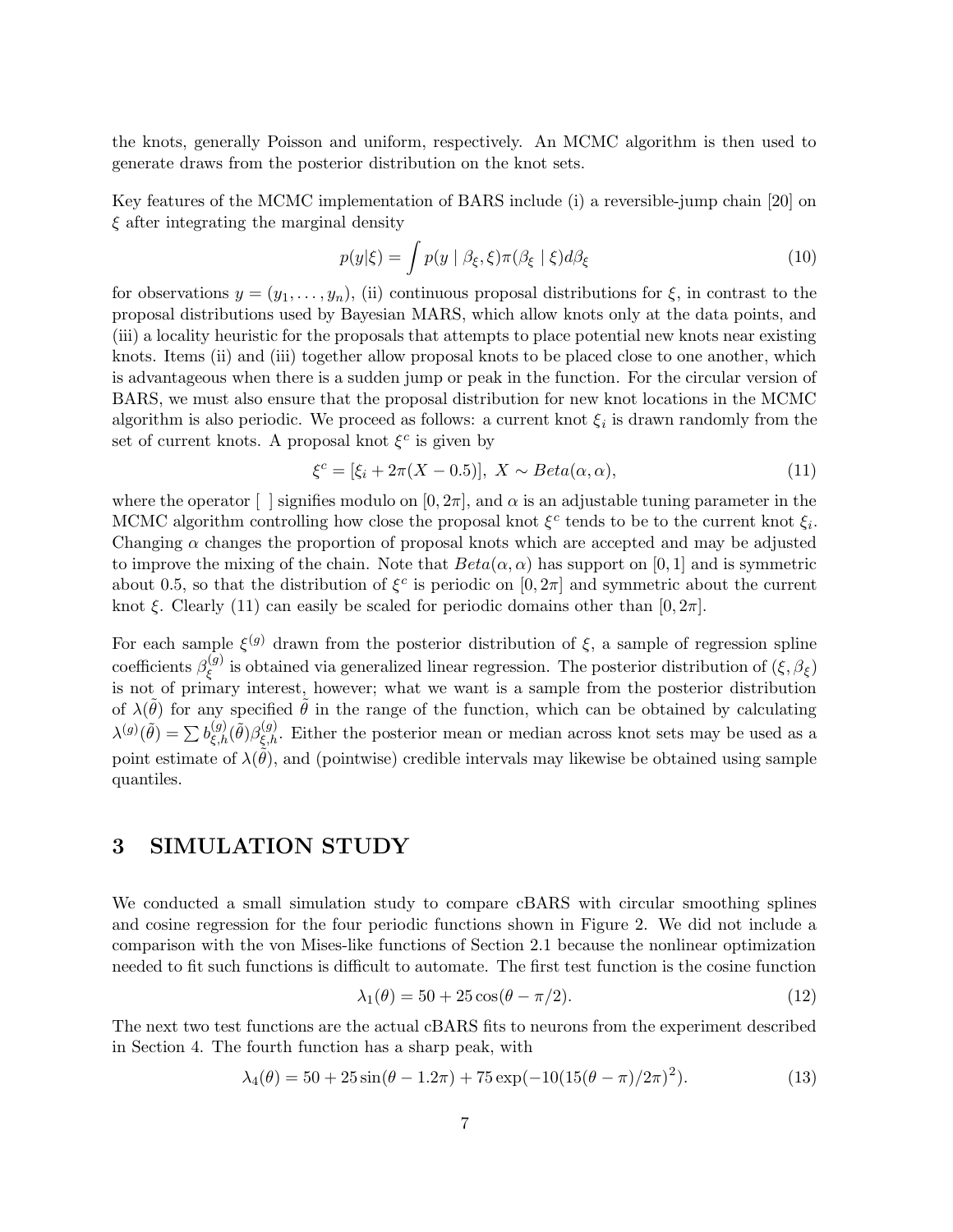

Figure 2: Four different test functions were used in the simulation study (solid curves). For each function, 1000 datasets were generated, each of size 100 data points. These data points were drawn from a Poisson distribution with mean function corresponding to one of the four test functions. Points in the figure are the data drawn in the first iteration of the simulation.

For each test function  $\lambda_k(\theta)$ , our efficiency results are based on 1000 datasets of size 100, simulated from a Poisson model with mean  $\lambda_k(\theta)$  and with  $\theta$  taking 100 equally spaced values in  $[0, 2\pi]$ . A simulated data set for each function is also shown in Figure 2.

The cosine model was fit to the simulated data via the glm function in S-PLUS, specifying Poisson data and either the identity or log link function. We tried both link functions for each test function except  $\lambda_2(\theta)$ , for which the identity link is problematic, because the many zero data values often yield predicted rates that are negative. The smoothing spline was fit via the ssr function in ASSIST, specifying Poisson data and with smoothing parameter determined by generalized maximum likelihood. Finally, cBARS was fit by modifying recent C code implementing BARS, as described in Section 2.3.  $^1$  The prior distributions on the knots took their number to be Poisson distributed with mean five and their locations to be uniformly distributed on  $[0, 2\pi]$ . The adjustable parameter  $\alpha$  in the distribution for proposal knots (11) was 25, which means that the proposal knot  $\xi^c$  will be within approximately  $\pi/4$  radians of the current knot  $\xi$  with probability 95%. We found this choice of  $\alpha$  allowed the MCMC algorithm to mix well in the types of data we examined. For each simulated dataset, a burn-in period of 100 iterations was used; the next 1000 iterations were treated as a sample from the posterior distribution, and the fitted curves according to each of the knot sets in this sample were averaged pointwise to create the fit to that dataset.

The integrated squared error between the true curve and a fit is the squared area between the two curves; it was approximated on a grid of size 100 and averaged across the 1000 simulated datasets to produce the mean integrated squared errors (MISE) reported in Table 1.

For the cosine test function  $\lambda_1(\theta)$ , the cosine parametric model fits well, but for the other

<sup>&</sup>lt;sup>1</sup>The cBARS code may be obtained via www.stat.cmu.edu/ $\tilde{ }$  kass.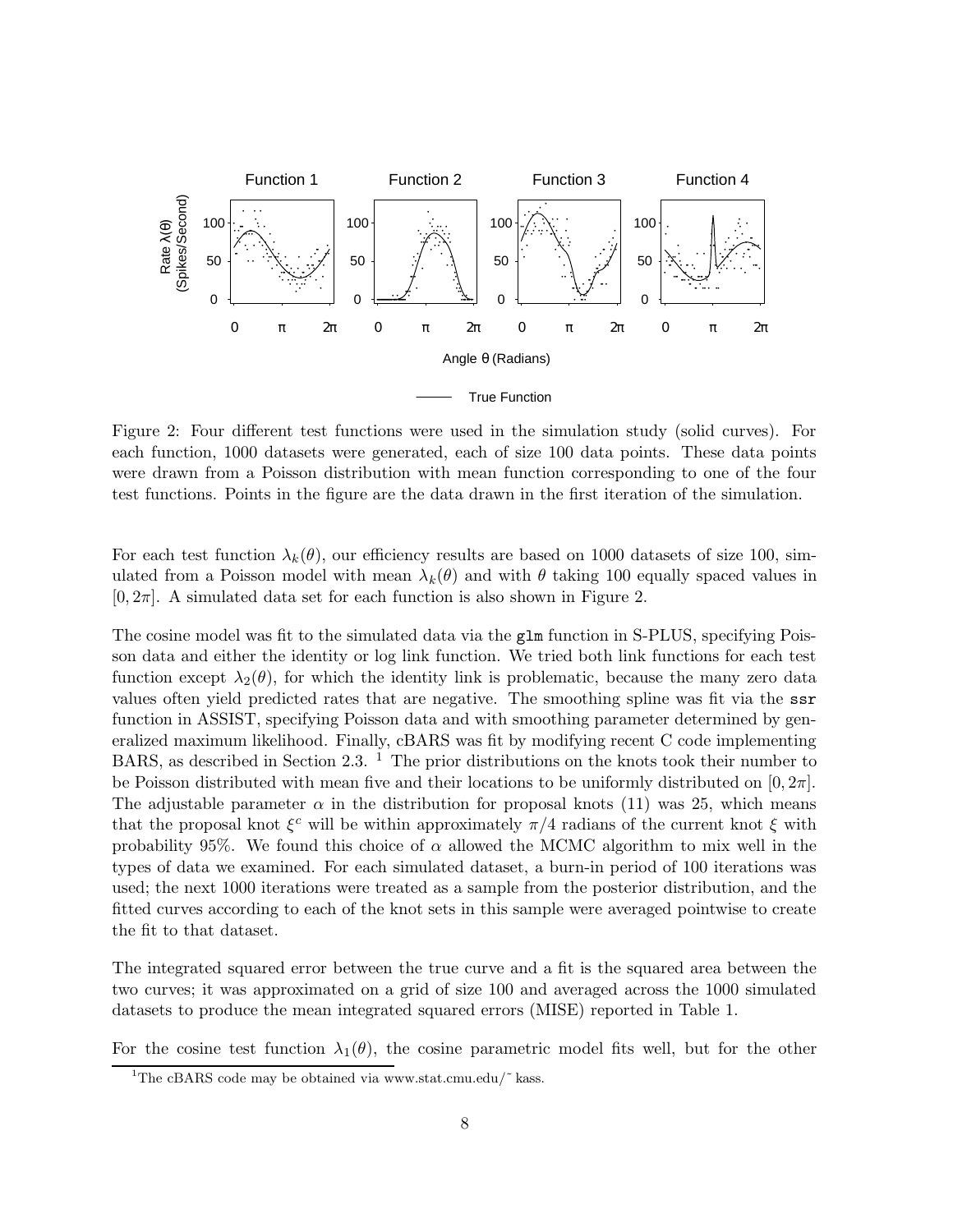Table 1: Mean integrated squared errors (MISE) for each curve fitting method and four periodic test functions. Simulation errors were all less than .0013.

| Simulation Test Function  |      |      |      |      |
|---------------------------|------|------|------|------|
| Cosine (Log Link)         | 0.53 | 3.83 | 3.67 | 5.74 |
| Cosine (Identity Link)    | 0.30 | NА   | 1.88 | 5.33 |
| Circular Smoothing Spline | 0.50 | 0.90 | 1.40 | 3.84 |
| Circular BARS             | 0.47 | 0.59 | 119  | 1.80 |

three functions the nonparametric methods improve the fits substantially. In every case cBARS performs better than circular smoothing splines. As expected, for  $\lambda_2(\theta)$  and  $\lambda_4(\theta)$ , for which the functional variation is non-uniform, circular smoothing splines perform considerably worse than cBARS: the MISE for circular smoothing splines are, respectively, 50% and 110% greater than those for cBARS. Figure 3 displays typical fitted curves for  $\lambda_2(\theta)$  and  $\lambda_4(\theta)$ .

# 4 APPLICATION TO EXPERIMENTAL DATA

We applied the methods of Section 2 to data from an experiment involving wrist movement reported by Kakei, Hoffman and Strick [6]. In this experiment, a monkey was trained to move its wrist in one of eight directions located radially about a circle, while its forearm was restrained in either a pronated (palm down), a supinated (palm up), or a middle (palm inward) position. Meanwhile, the firing times of single neurons in the primary motor cortex were recorded. This experimental paradigm allowed the researchers to dissociate the effects of the direction of movement and the specific muscle needed to make the movement. First, tuning curves were fit to the firing rates for each forearm position (in [6], modeled with a cosine), then the direction at which the fitted curve achieved its maximum (the "preferred direction") was compared across forearm positions. Neurons with only small changes in preferred direction were dubbed "extrinsic like," because their tuning properties depended only on movement direction, while neurons with large shifts were dubbed "muscle like," because their tuning properties changed with the muscle needed to make the movement. This study gave evidence that variables defined on both extrinsic and intrinsic (physiological) coordinate systems are encoded by neurons in the primary motor cortex, addressing a longstanding scientific controversy.

In the Introduction we noted that cBARS provides better fits than parametric models to the data from the two neurons shown in Figure 1. The data for Neuron 1 appeared to be approximately Poisson distributed and we fit Poisson regression models by numerically maximizing the likelihood using the nlminb function in S-PLUS. (We used the log link to fit the cosine model and the identity link to fit the von Mises model.) The data for Neuron 2 were more closely approximated by a normal distribution with constant variance, and so to find the maximum likelihood estimates numerically, we used the least squares criterion. Note that to fit (4), we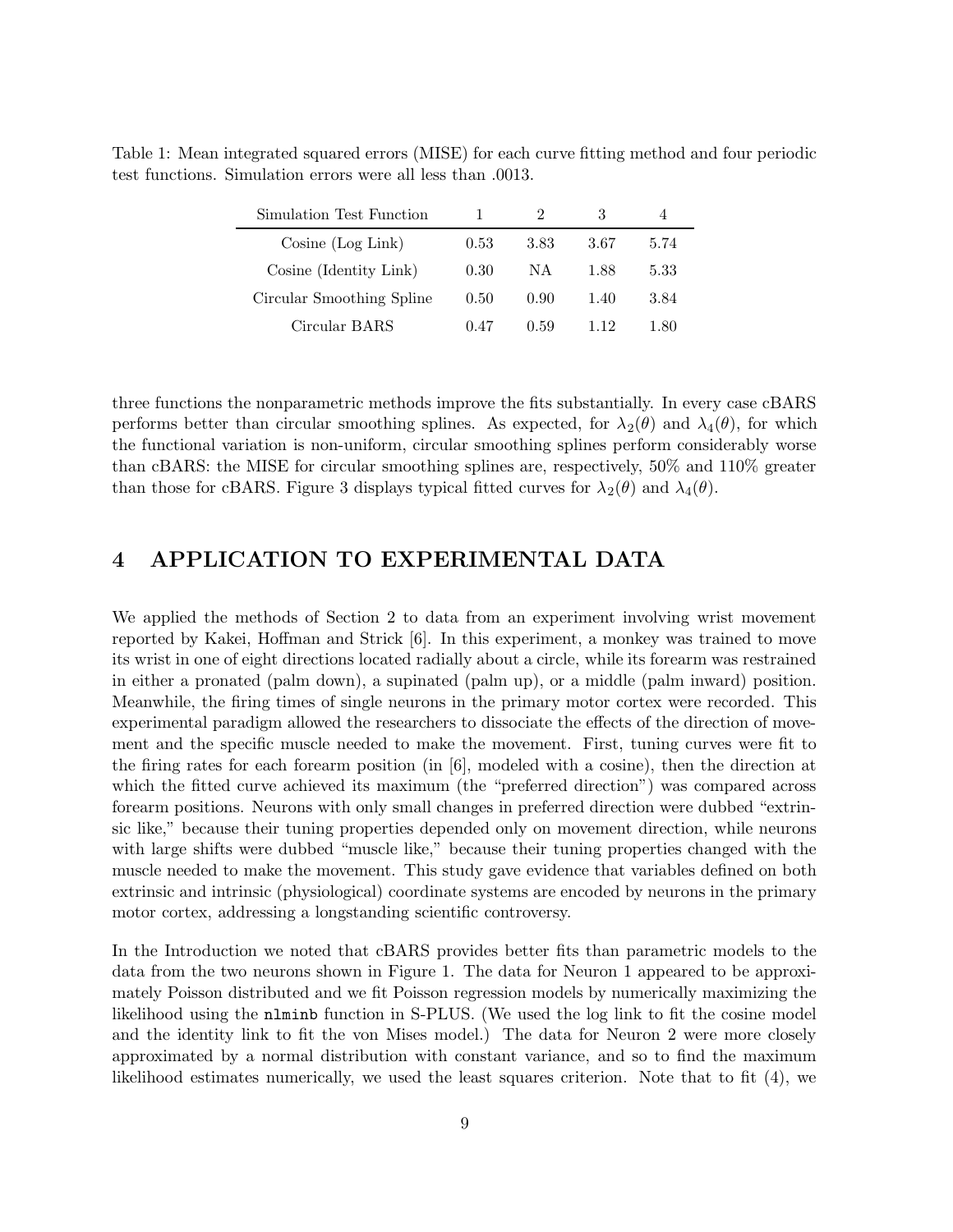

Figure 3: Fits from circular smoothing splines and cBARS for a single data set in the simulation study with periodic test functions 2 and 4. Both functions have non-uniform variation across their domains, which leads to better performance by cBARS.

constrained  $\tau_1$  and  $\tau_2$  to be of opposite signs to stabilize the optimization. For Neuron 1 the Poisson deviances for the Cosine, von Mises, circular smoothing spline and cBARS fits were, respectively, 57.5, 57.1, 37.5 and 36.0. For Neuron 2 the mean squared errors were 226, 161, 132 and 130. Circular smoothing splines were nearly identical to those of cBARS in terms of fitted values and deviances and are therefore omitted from Figure 1.

# 5 DISCUSSION

We have extended BARS methodology to the fitting of periodic functions and applied the new algorithm, cBARS, to the fitting of directional tuning curves from neuronal data. The new method uses a periodic spline basis, as in the approach of [25], which applies smoothing splines rather than regression splines with empirically-defined knots. BARS smooths data adaptively and thereby is able to produce fitted curves that vary slowly in one part of the domain but rapidly in another. So, too, can cBARS adapt to sudden jumps or peaks in a periodic function. Our simulation study showed that cBARS can provide better fits than circular smoothing splines. On the other hand, when the variation in the periodic function is nearly uniform throughout its domain, circular smoothing splines are likely to produce fits that are nearly the same as those from cBARS, as for the neuronal data in Figure 1.

Cosine tuning functions are widely used in the analysis of neurophysiological data, and in algo-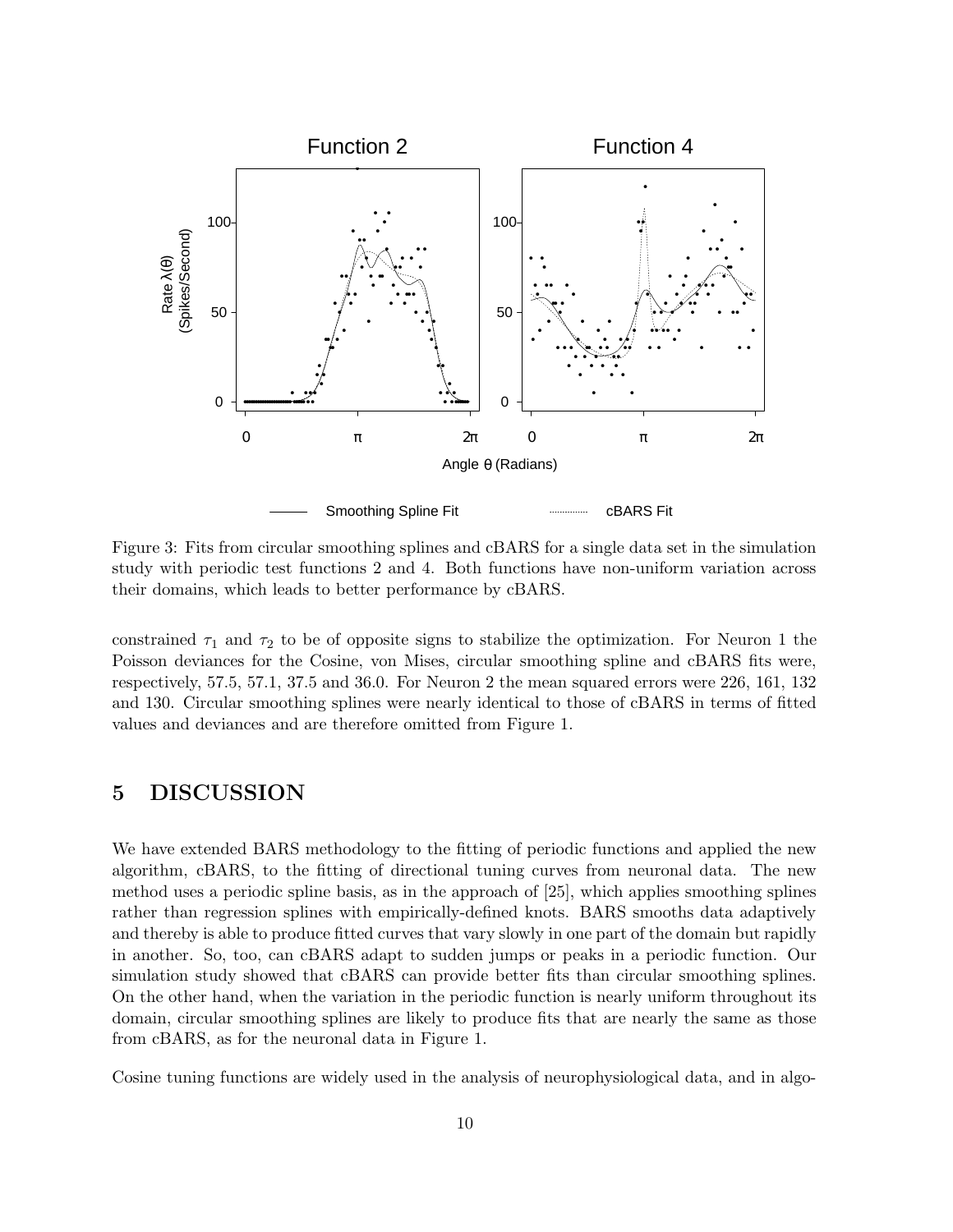rithms for brain-controlled robotic devices [30]. Recent evidence using 16 directions of movement has indicated that directional tuning curves often deviate from cosine form [11]. The experiment described in Section 4 involved only eight directions, and therefore, departures from cosine tuning are less apparent. Nonetheless, as Figure 1 shows, they are sometimes still discernible. The extent to which they are important neurophysiologically has yet to be determined. There is already some evidence that allowing for non-cosine tuning curves may improve brain-controlled robotic devices [31]. The work reported here indicates that incorporation of periodic nonparametric regression methods into algorithms for such devices may be desirable. These methods may also be useful in other applications where the data is inherently periodic, such as biological monitoring.

### References

- [1] McNaughton BL, Barnes CA, O'Keefe J. The contributions of position, direction, and velocity to single unit activity in the hippocampus of freely moving rats. Experimental Brain Research 1983; 52(1):41–49.
- [2] Andersen RA, Essick GK, Siegel RM. Encoding of spatial location by posterior parietal neurons. *Science* 1985; **230**(4724):456–458.
- [3] Schwartz AB, Kettner RE, Georgopoulos AP. Primate motor cortex and free arm movements to visual targets in three-dimensional space. I. Relations between single cell discharge and direction of movement. The Journal of Neuroscience 1988; 8(8):2913–2927.
- [4] Wilson MA, McNaughton BL. Dynamics of the hippocampal ensemble code for space. Science 1993; 261(5124):1055-1058.
- [5] Lewis JE, Kristan WB. Representation of touch location by a population of leech sensory neurons. *Journal of Neurophysiology* 1998; **80**(5):2584–2592.
- [6] Kakei S, Hoffman DS, Strick PL. Muscle and movement representations in the primary motor cortex. Science 1999; 285(5436):2136–2139.
- [7] Moran DW, Schwartz AB. Motor cortical representation of speed and direction during reaching. Journal of Neurophysiology 1999; 82(5):2676–2692.
- [8] Georgopoulos AP, Kalaska JF, Caminiti R, Massey JT. On the relations between the direction of two-dimensional arm movements and cell discharge in primate motor cortex. The Journal of Neuroscience 1982; 2(11):1527–1537.
- [9] Georgopoulos AP, Schwartz AB, Kettner RE. Neuronal population coding of movement direction. Science 1986; 233(4771):1416–1419.
- [10] Georgopoulos AP, Kettner RE, Schwartz AB. Primate motor cortex and free arm movements to visual targets in three-dimensional space. II. Coding of the direction of movement by neuronal population. The Journal of Neuroscience 1988; 8(8):2928–2937.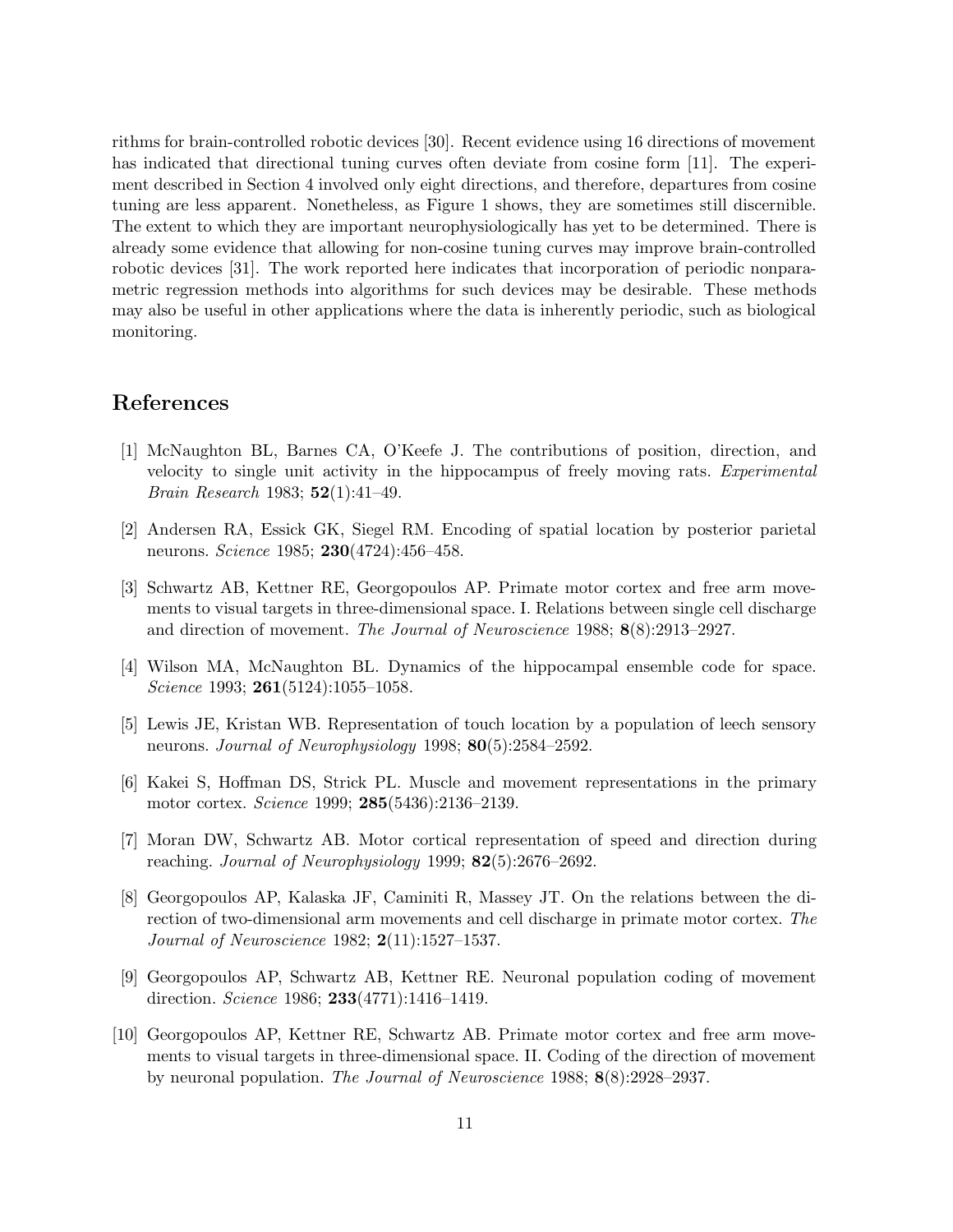- [11] Amirikian B, Georgopoulos AP. Directional tuning profiles of motor cortical cells. Neuroscience Research 2000; 36(1):73–79.
- [12] Hansen MH, Kooperberg, C. Spline adaptation in extended linear models. Statistical Science  $2002; 17(1):2-20.$
- [13] Ruppert D, Wand M, Carrol R. Nonparametric and semiparametric regression modeling. Cambridge Series in Statistical and Probabilistic Mathematics. Cambridge University Press, 2003.
- [14] DiMatteo I, Genovese CR, Kass RE. Bayesian curve-fitting with free-knot splines. Biometrika 2001; 88(4):1055–1071.
- [15] Denison DGT, Mallick BK, Smith AFM. Automatic Bayesian curve fitting. Journal of the Royal Statistical Society, Series B, Methodological 1998; 60(2):333–350.
- [16] Zhou S, Shen X. Spatially Adaptive Regression Splines and accurate knot selection schemes. Journal of the American Statistical Association 2001; 96(453):247–259.
- [17] Kass RE, Wallstrom G. Comment on "Spline adaptation in extended linear models." Statistical Science 2002; 17(1):24–29.
- [18] Smith M, Kohn R. Nonparametric regression using Bayesian variable selection. Journal of Econometrics 1996; 75(2):317–344.
- [19] Kass RE, Ventura V, Cai C. Statistical smoothing of neuronal data. NETWORK: Computation in Neural Systems 2003;  $14(1):5-15$ .
- [20] Green, PJ. Reversible jump Markov chain Monte Carlo computation and Bayesian model determination. Biometrika 1995; 82(4):711–732.
- [21] Wallstrom G, Kass RE, Miller A, Cohn JF, Fox NA. Correction of ocular artifacts in EEG using Bayesian Adaptive Regression Splines. In Case studies in Bayesian statistics, Vol VI, Gastonis CG, Kass RE, Carriquiry A, Higdon D, Pauler D, Verdinelli I (eds). Springer-Verlag: New York, 2002.
- [22] Zhang X, Roeder K, Wallstrom G, Devlin B. Integration of association statistics over genomic regions using Bayesian Adaptive Regression Splines. Human Genomics 2003; 1(1):20– 29.
- [23] Hastie T, Tibshirani R, Friedman J. The elements of statistical learning: Data mining, inference, and prediction. Springer-Verlag: New York, 2001.
- [24] Wahba G. Spline models for observational data. CBMS-NSF Regional Conference Series in Applied Mathematics. SIAM: Philadelphia, 1990.
- [25] Wang Y, Ke C, Brown MB. Shape invariant modeling of circadian rhythms with random effects and smoothing spline ANOVA decompositions. Biometrics 2003; 59(4):804-812.
- [26] Wang Y, Ke C. ASSIST: A suite of S functions implementing spline smoothing techniques. http://www.pstat.ucsb.edu/faculty/yuedong/software.html[3 July 2004].